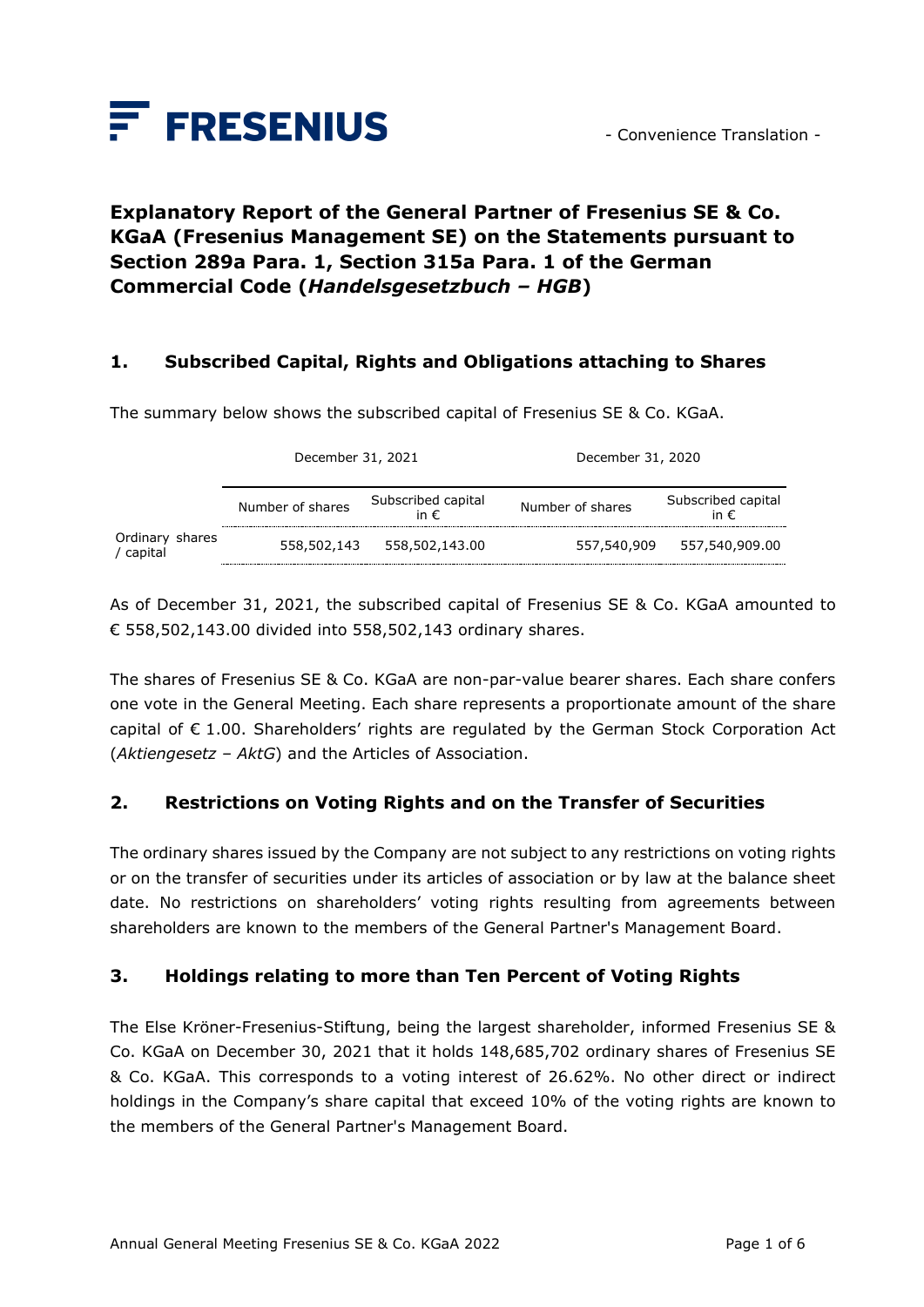## **4. Securities carrying Special Rights granting Controlling Powers**

None of the shares issued by the Company carry special rights granting their holders any controlling powers.

## **5. How Rights Are Exercised on Shares under an Employee Share Scheme if not Directly by Employees**

No information is available on the exercise of voting rights on shares under an employee share scheme where the rights are not directly exercised by employees.

# **6. Legal Provisions and Provisions of the Articles of Association on the Appointment and Dismissal of the Management and on Amendments of the Articles of Association**

Pursuant to Article 7 para. 2 of the Articles of Association of Fresenius SE & Co. KGaA, the general partner is responsible for the management of Fresenius SE & Co. KGaA. Fresenius Management SE is the general partner to the Company. Pursuant to Article 6 para. 3 of the Articles of Association of Fresenius SE & Co. KGaA the general partner is excluded from the Company

- if and as soon as all shares in the general partner are no longer held directly or indirectly by a person holding more than 10 % of the share capital of the Company, directly or indirectly via a controlled enterprise within the meaning of Section 17 German Stock Corporation Act (AktG); this will not apply if and when all shares in the general partner are held directly or indirectly by the Company; or
- if the shares in the general partner are acquired by a person who does not, within twelve months after such acquisition takes effect, submit a takeover bid or a compulsory bid to the shareholders of the Company pursuant to the rules of the German Securities Acquisition and Takeover Act (WpÜG) according to the following stipulations. The consideration offered to the other shareholders must take account of a payment made by the acquirer to the holder of the shares in the general partner for the acquisition of the shares in the general partner and the Company in excess of the sum of the general partner's equity and of the average stock exchange price of the shares in the Company being acquired, during the last five stock exchange trading days before the day of the conclusion of the agreement on the acquisition of the shares in the general partner.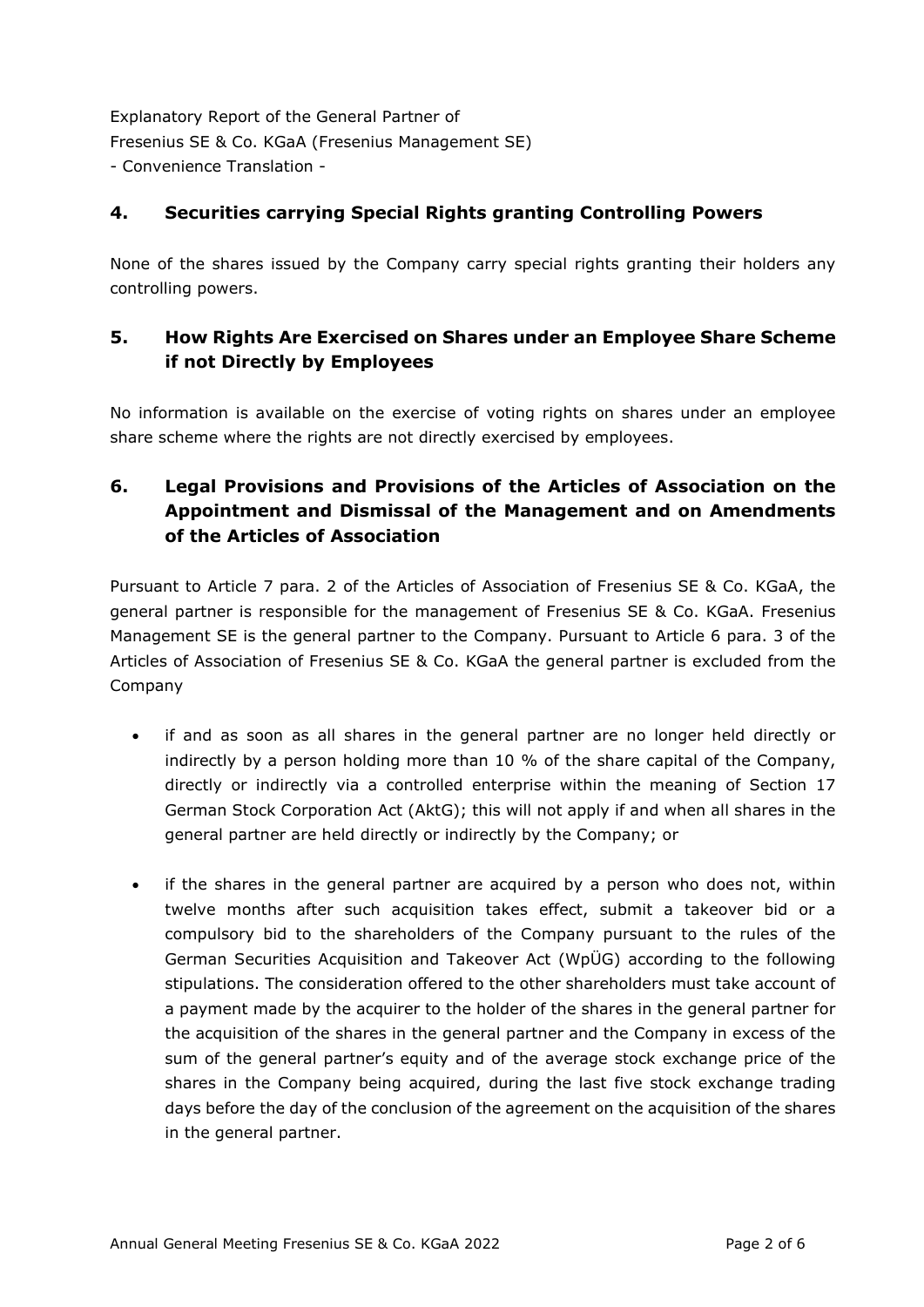The other statutory grounds for withdrawal of the general partner remain unaffected.

The appointment and the replacement of members of the Management Board of the general partner are governed by the legal provisions in Article 39 Council Regulation (EC) No. 2157/2001 of 8 October 2001 on the Statute for a European Company (SE) (SE Regulation), Section 16 SE Implementation Act (SEAG) and Sections 84, 85 of the German Stock Corporation Act (AktG) as well as Article 7 para. 1, 2 of the Articles of Association of Fresenius Management SE. The members of the Management Board are appointed and dismissed by the Supervisory Board of the general partner, Fresenius Management SE. The Articles of Association of Fresenius Management SE permit that deputy members of the management board are appointed. The members of the Management Board are appointed for a maximum of five years. They may be reappointed.

The Supervisory Board may revoke the appointment of a member of the Management Board for cause. Causes are, in particular, a gross breach of the Management Board member's duties and a vote of no confidence by the General Meeting.

Changes to the Articles of Association are made in accordance with Section 278 Para. 3, Section 179 of the German Stock Corporation Act (AktG) and Article 17 para. 3 of the Articles of Association of Fresenius SE & Co. KGaA. According to Section 285 Para. 2 Sentence 1 of the German Stock Corporation Act (AktG), amendments to the Articles of Association require the consent of the general partner.

## **7. Powers of the General Partner to Issue and Buy Back Shares**

By resolution of the Annual General Meeting, Fresenius Management SE, as general partner, is authorized, subject to the consent of the Supervisory Board of Fresenius SE & Co. KGaA:

• to increase the subscribed capital of Fresenius SE & Co. KGaA by a total amount of up to € 125,000,000.00 until May 17, 2023, through a single or multiple issuance of new bearer ordinary shares against cash contributions and / or contributions in kind (Authorized Capital I). Shareholders' pre-emptive rights of subscription can be excluded.

In addition, there are the following conditional capitals in the context of stock options plans, adjusted for stock options that have been exercised in the meantime:

The subscribed capital is conditionally increased by up to  $\epsilon$  4,735,083.00 through the issuance of new bearer ordinary shares (Conditional Capital I). The conditional capital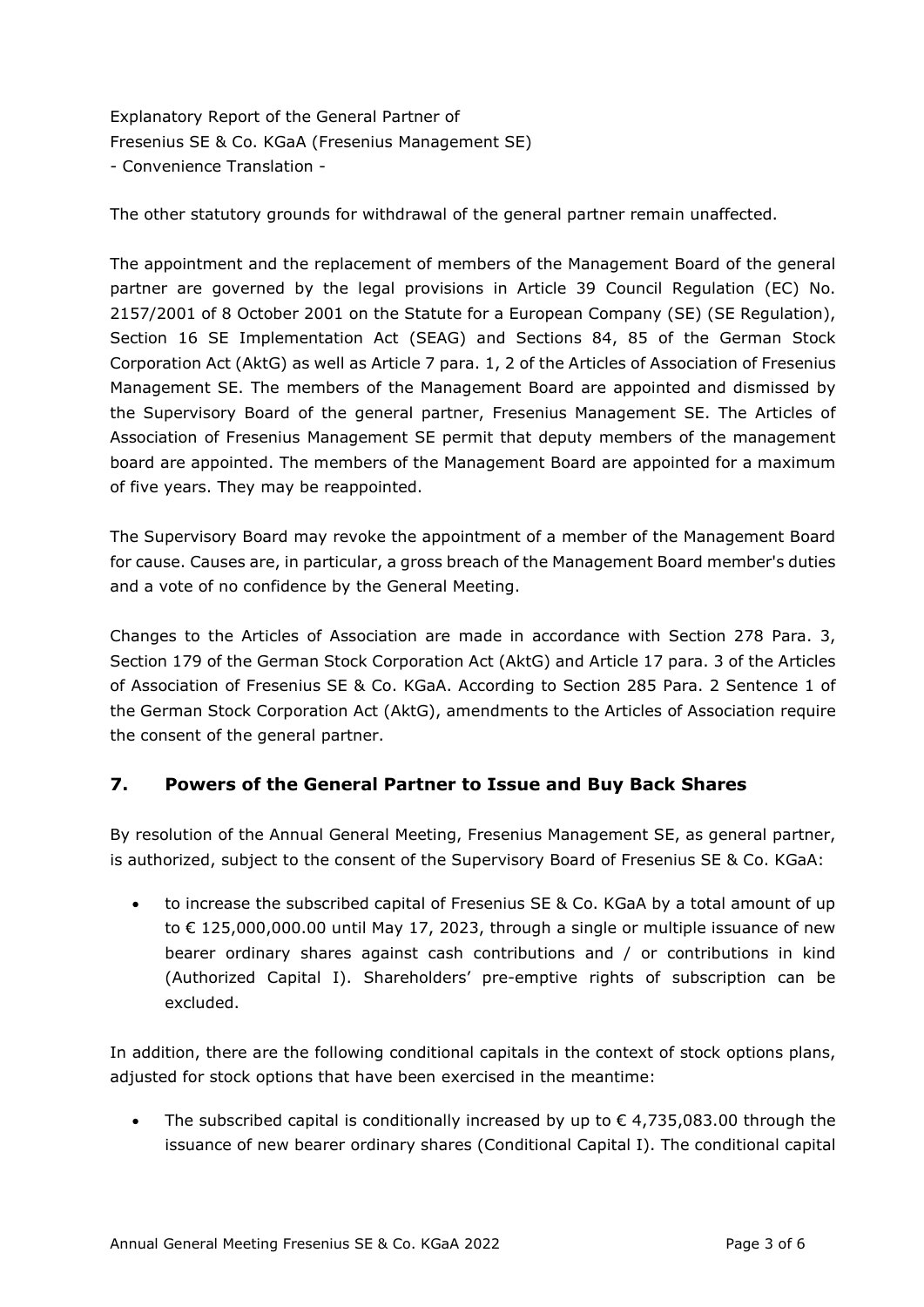> increase could only be executed to the extent that convertible bonds for ordinary shares have been issued under the 2003 Stock Option Plan and the holders of these convertible bonds exercised their conversion rights. By the expiration of the exercise period, such use is no longer possible.

- The subscribed capital is conditionally increased by up to  $\epsilon$  3,452,937.00 through the issuance of new bearer ordinary shares (Conditional Capital II). The conditional capital increase will only be executed to the extent that subscription rights have been issued under the 2008 Stock Option Plan, the holders of these subscription rights exercise their rights, and the Company does not use its own treasury shares to service the subscription rights or does not exercise its right to make payment in cash, whereby the granting of subscription rights to the Management Board of the general partner, and their settlement, shall be solely and exclusively the responsibility of its Supervisory Board.
- The share capital of the Company is conditionally increased by up to  $\epsilon$  23,786,091.00 by the issuance of new ordinary bearer shares (Conditional Capital IV). The conditional capital increase will only be implemented to the extent that subscription rights have been issued in accordance with the Stock Option Program 2013, the holders of subscription rights exercise their rights and the Company does not grant treasury shares to satisfy the subscription rights, whereas the General Partner's Supervisory Board shall be exclusively competent regarding the granting and settlement of subscription rights to members of the General Partner's Management Board.

Finally, there is the following conditional capital in the context of convertible bonds and / or option bonds which have been issued based on the authorization of the general partner by the Annual General Meeting:

The subscribed capital is conditionally increased by up to  $\epsilon$  48,971,202.00 through the issuance of new bearer ordinary shares (Conditional Capital III). The conditional capital increase shall only be implemented to the extent that the holders of convertible bonds issued for cash or of warrants from option bonds issued for cash - which have been issued based on the authorization of the general partner by the Annual General Meeting on May 18, 2018 by Fresenius SE & Co. KGaA or by a group company until May 17, 2023 - exercise their conversion or option rights and as long as no other forms of settlement are used.

The Annual General Meeting authorized the Company to purchase and use its own shares pursuant to § 71 para. 1 No. 8 of the German Stock Corporation Act (AktG) up to a maximum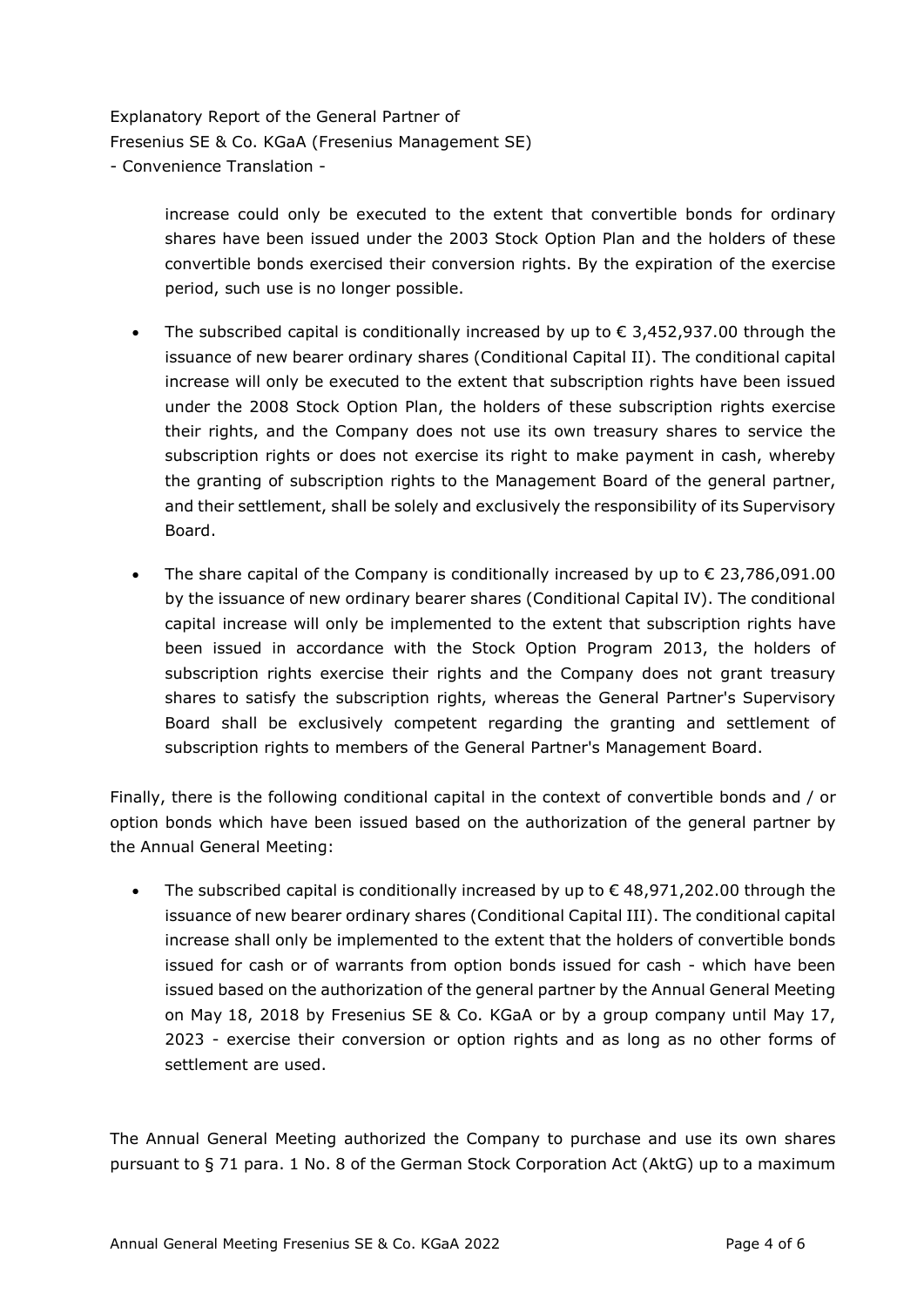amount of 10% of the capital stock until May 17, 2023, of which a maximum amount of up to 5% of the capital stock may be purchased using equity derivatives. Shareholders' preemptive rights of subscription can be excluded. As of December 31, 2021, the Company had not utilized this authorization.

# **8. Significant Agreements Conditional upon a Change of Control Following a Takeover Bid**

Under certain circumstances, a change of control as the result of a takeover bid could impact some of our long-term financing agreements embodying change of control provisions. These provisions are customary change of control clauses that grant creditors the right of premature call in the event of a change of control. However, the right of premature call usually only becomes effective if the change of control is followed by a downgrading of the Company's rating.

There are no other significant agreements between Fresenius SE & Co. KGaA and other persons that are conditional upon a change of control following a takeover bid.

# **9. Agreements of the Company concluded with Members of the Management Board of the General Partner or Employees Providing for Compensation in the Event of a Takeover Bid**

The service contracts of the Management Board members of the general partner do not contain any express provisions dealing with a change of control. No compensation in the event of a takeover bid has been agreed on with employees, either.